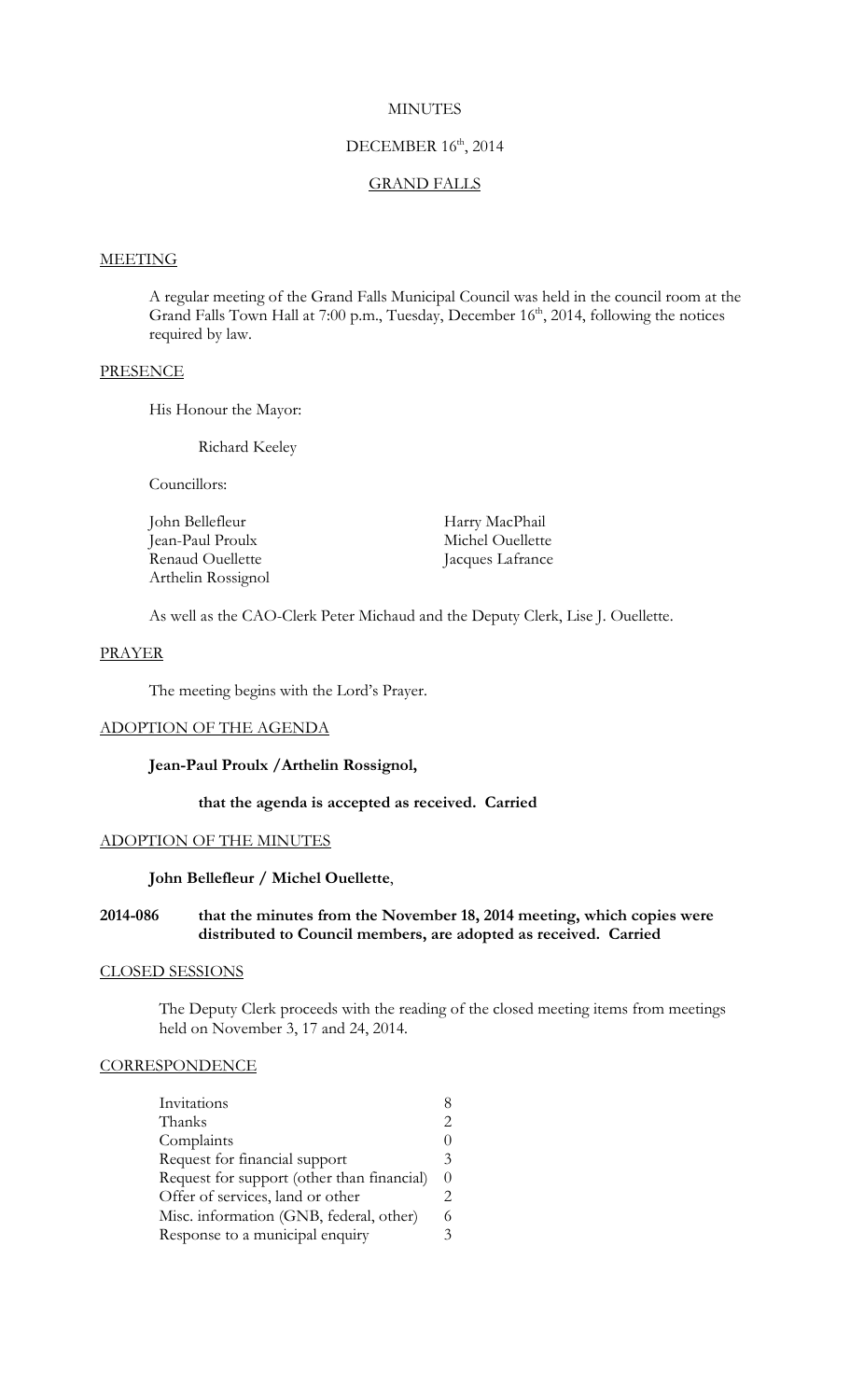# **Harry MacPhail / Arthelin Rossignol,**

# **2014-087 that the correspondence is accepted as presented and distributed as requested. Carried**

### DRINKING WATER

The potable water analyses for November were received showing « potable water » results.

#### **John Bellefleur /Arthelin Rossignol,**

#### **2014-088 that potable water tests be received and filed. Carried**

#### INTERVENTIONS BY THE PUBLIC – motions and new business

Mayor Keeley explains the proposed motions. No questions or comments are received from the public.

#### MOTIONS AND COMMITTEE REPORTS

#### POLICE

Police Force members encourage people to be careful during the Holidays.

### RECREATION, TOURISM AND CULTURE

#### 2015 Tourist Guide

# **Michel "Rocky" Ouellette / Harry MacPhail,**

## **2015-089 that the Grand Falls Town Council accepts the price of \$2,400 plus tax received from Boum Distribution et Marketing for 15,000 tourist guides. Carried**

#### Monthly report

Miscellaneous activities and hockey games planned for December are mentioned. The 2015 tourist guide is in progress. The cultural society will present a diner theater on February 14. Tickets are currently on sale.

#### **STREETS**

The new playground off Reservoir Street is 85% completed. Mayor Keeley thanks the Public Works employees for their contribution.

Council reminds citizens that it is unlawful to push snow onto streets.

## WATER

Please be careful of water hydrants when clearing snow.

# Transfer to reserves

# **John Bellefleur / Arthelin Rossignol,**

# **2014-090 that the amount of \$ 45,000 be transferred from the Water and Sewer Operating Fund to the Capital Reserve Fund for the reservoir. Carried**

# **John Bellefleur /Renaud Ouellette,**

**2014-091 that the amount of \$ 5,000 be transferred from the Water and Sewer Operating Fund to the Water and Sewer Operating Reserve Fund. Carried**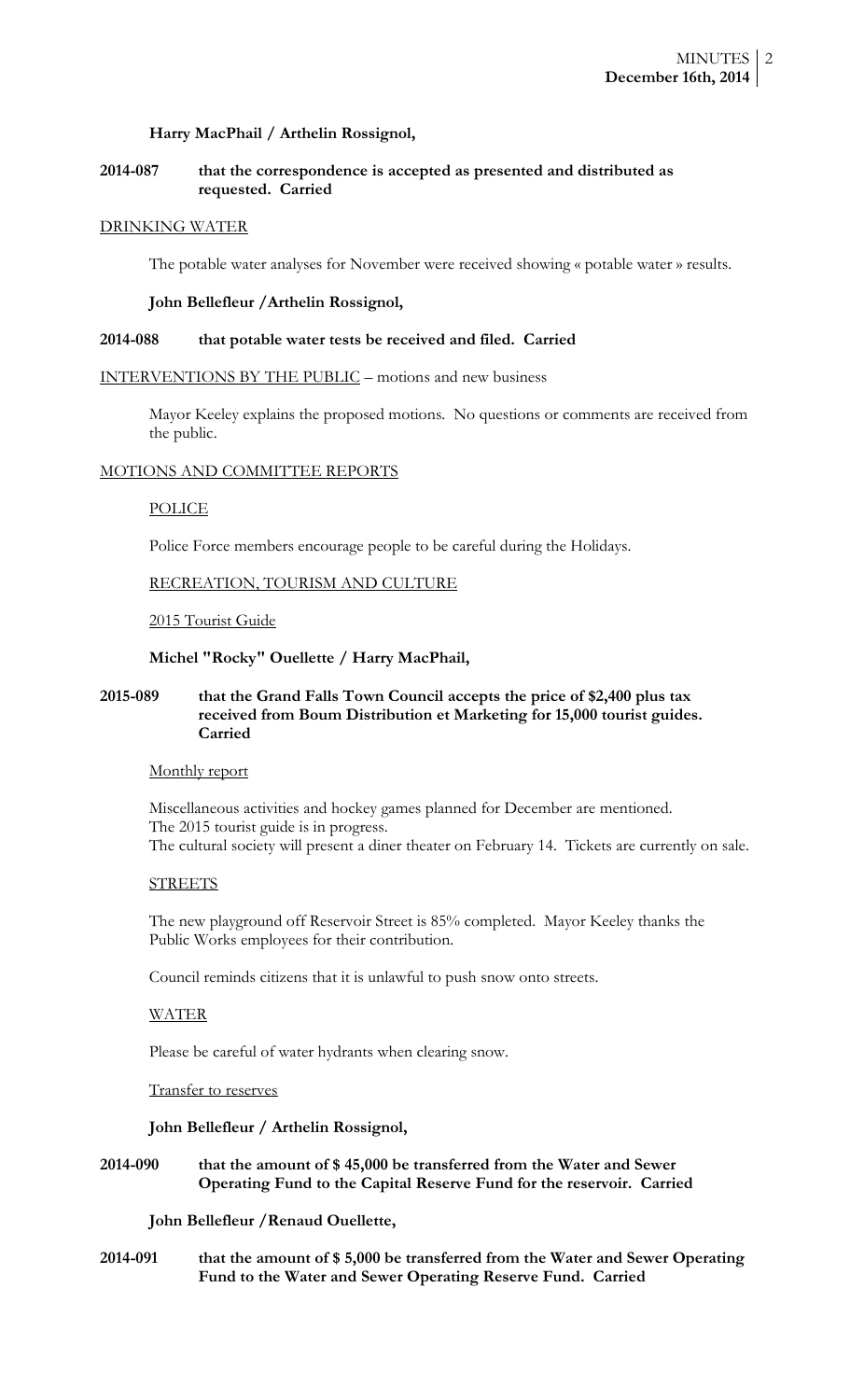# **John Bellefleur /Arthelin Rossignol,**

**2014-092 that an amount of \$ 2,500 be transferred from the Water and Sewer Operating Fund to the Non-vesting Future Employee Benefits Fund - water and sewer. Carried** 

**John Bellefleur /Arthelin Rossignol,**

**2014-093 that an amount of \$85,000 be transferred from the Water and Sewer Operating Fund to the Water and Sewer Operating Reserve Fund for equipment. Carried**

2015 budget – water and sewer

### **Renaud Ouellette / John Bellefleur,**

# **2014-094 that under paragraph 189 (4) of the Municipalities Act, the total operating budget of the Water and Sewer Department for next year will include revenues of \$1,796,938 and expenses of \$1,796,938. Carried**

REGIONAL SERVICE COMMISSION – Planning

Five permits, evaluated at \$63,710, were given in November. A total of 216 permits were given in 2014 to date, for a total evaluation at \$6,051,811.

### Land Use Planning Department

Council reminds citizens of Grand Falls and Drummond that the new department will be in operation on January 5, 2015 at the Grand Falls municipal building. Offices have been prepared for the two new employees and the Mayor's office was moved to accommodate them.

### 418 High Street

### **Renaud Ouellette / Jean-Paul Proulx,**

**2014-095 that the case file for 418 High Street be closed given that the property has been repaired to the Municipality's satisfaction. Carried**

Policy 2014-04

**Renaud Ouellette / John Bellefleur,**

**2014-096 that the Grand Falls Municipal Council adopts policy 2014-04 entitled Grand Falls Planning Advisory Committee Administrative Policy. Carried**

Planning Advisory Committee – members

**Renaud Ouellette / Jacques Lafrance,**

**2014-097 that the Grand Falls Town Council name the following members to the Grand Falls Planning Advisory Committee: Renaud Ouellette (3-year term), Lise Ouellette (2-year term), Rachel Dionne (2-year term), Guy Cyr (1-year term) and Jean-Réal Michaud (3-year term). Carried**

100 Broadway Boulevard

### **Renaud Ouellette / Harry MacPhail,**

**2014-098 that the file concerning a zoning infraction at 100 Broadway Boulevard be closed given that the required work has been completed. Carried**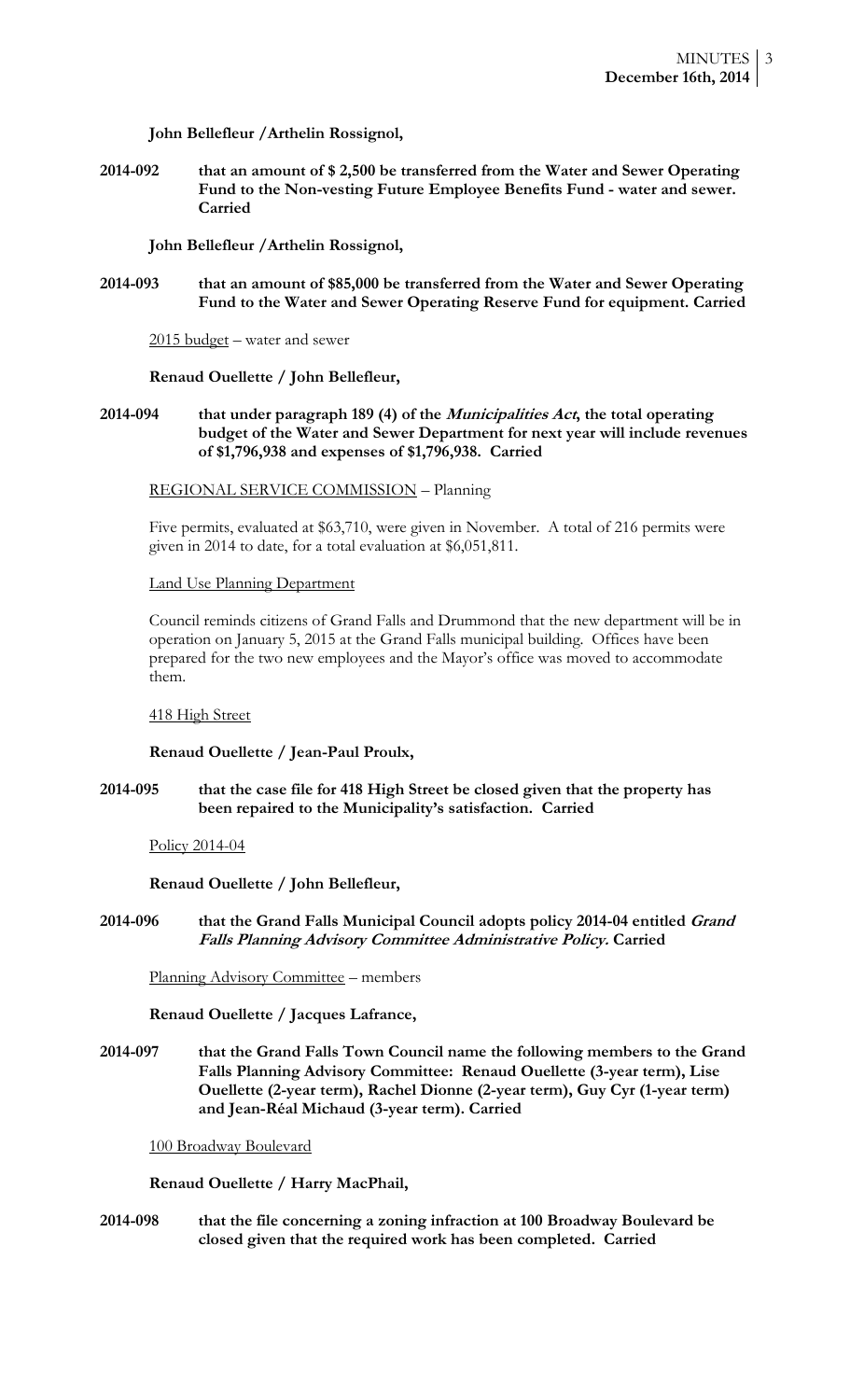## 9 Church Street

## **Renaud Ouellette / Arthelin Rossignol,**

**2014-099 considering that the existing situation at 9 Church Street in Grand Falls, Victoria County, NB concerning the firewood that is stored at a distance of less than one meter from the northern side yard property line contravenes subsection 39.4.5.1 (Landscaping) of the Grand Falls Zoning By-law #1900;**

> **Be it resolved that the Town of Grand Falls designate, authorize and name Éric Gagnon to act for and in the name of Council to carry out by-laws in the existing situation at 9 Church Street in Grand Falls pursuant to the municipal authority described below;**

> **Be it also resolved that said designation includes the following: -92 (1), 94 (1), 95 (1) and 98 of the Community Planning Act in order to enter upon the property, request court orders from the Court of Queen's Bench and begin proceedings in Provincial Court;**

**Be it also resolved that the designated person is authorized to retain legal counsel in order to undertake the desired proceedings to ensure conformity with the infringed by-law;**

**Be it also resolved that said authorizations, designations and nominations continue until they have been limited or revoked by Council. Carried**

### ENVIRONMENT

Concerning the LED lights project, 18 exterior lights were changed to LED at the Town Hall. 85 lights will be changed on the boulevard as soon as weather permits. We have estimated a savings of 1,500 kW per month thanks to these changes. In addition, the LED lights on Broadway will solve a long-standing lack of current at that location.

As for the reforestation project, 319 new trees were planted along Tobique Road and Main Street as well as at other locations in town. Thanks to the Environmental Trust Fund and CN Eco-Connexion programs.

The Green Plan has been completed. Follow-ups will need to be maintained. Erosion in high risk zones continues to be monitored. A new heating system was installed at the municipal garage offices. This should lower heating costs.

In 2015, plans are to continue changing exterior lights to LED, to build a retention pond on Everard H. Daigle Boulevard to control surface water and install motion detectors in lift stations.

Council encourages citizens who own woodstoves to participate in the new Woodstove Change out Program that will be offered by the NB Lung Association starting in January 2015. The Association will offer a \$250 rebate plus \$50 from the Town to change to a newer, more efficient woodstove.

# FINANCE AND ADMINISTRATION

### 2014 budget

A light surplus is predicted in the 2014 general operating budget. Council is proud to say that it continues to fund street repairs and maintenance from the general operating fund instead of borrowing to do so. The Town also repaid \$1,628,813 on the debt during the year.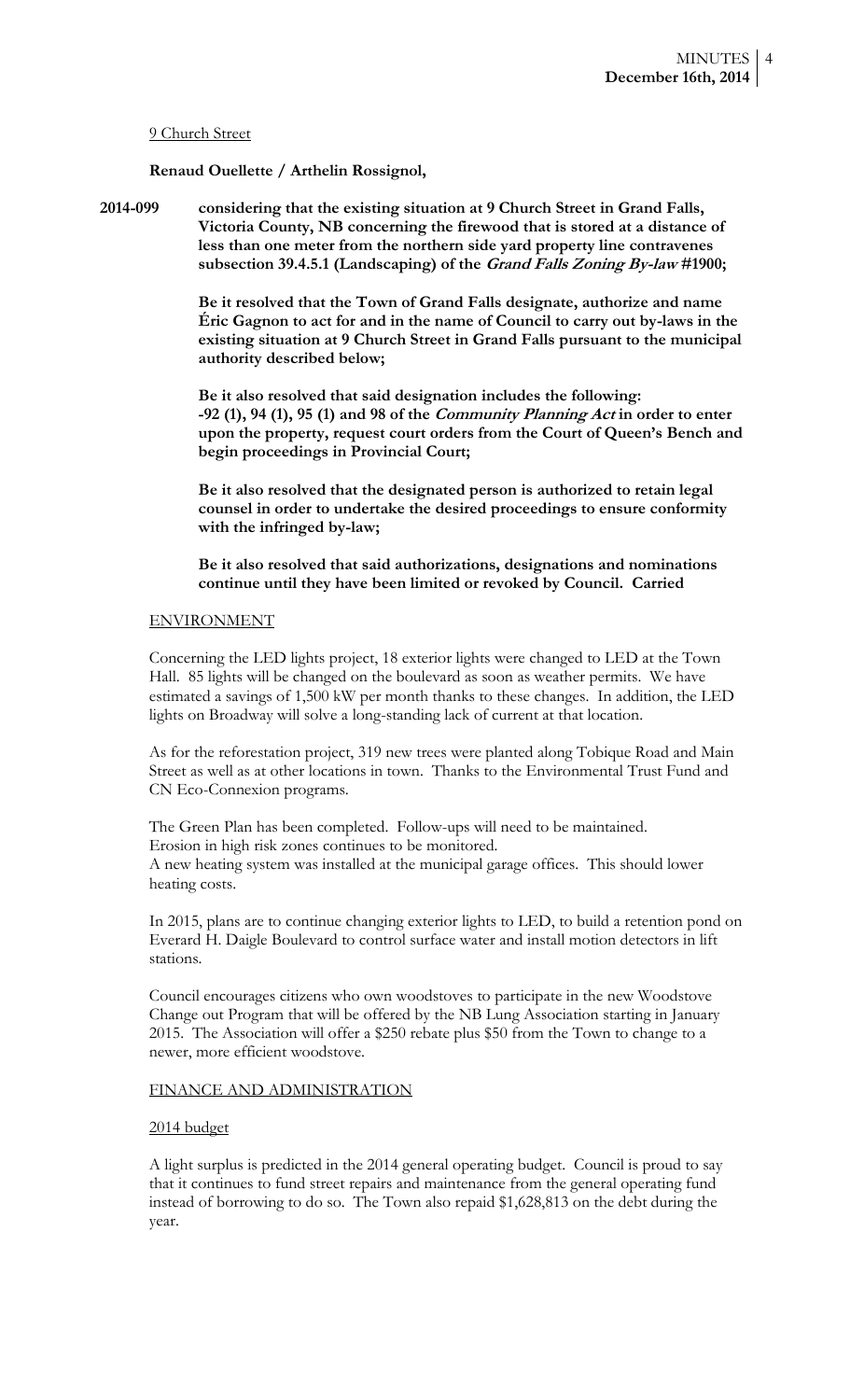2015 meeting schedule

**Renaud Ouellette / Arthelin Rossignol,**

**2014-100 that Town Council's monthly meetings be held on the 2nd Tuesday of every month at 7:00 p.m. except the June and December meetings that will be held on the 3rd Tuesday and the January 2015 meeting that is cancelled. Carried**

Transfer to reserves

**Renaud Ouellette / Jacques Lafrance,**

**2014-101 that the amount of \$145,489 be transferred from the General Operating Fund to the Non-vesting Future Employee Benefits Fund – general. Carried**

**Renaud Ouellette /Harry MacPhail,**

**2014-102 that the amount of \$ 50,000 be transferred from the General Operating Fund to the General Capital Reserve Fund for equipment. Carried**

2015 budget – general fund

# **Renaud Ouellette /John Bellefleur,**

**2014-103 that the amount of \$10,498,982 is the total operating budget of the municipality, that the amount of \$7,748,700 is the mandate of the municipality for next year, and that the tax rates are \$1.4700 and \$1.4450. Council hereby orders and prescribes that the mandate be levied by the Minister of Environment and Local Government on taxable real property assessments pursuant to the Assessment Act and being inside Grand Falls limits. Carried**

Council notes that the 2015 budget was increased by 2.1% compared to the 2014 budget without increasing taxes. The debt ratio in 2015 will be 13.4%.

# GOLF

The course and club are closed for the winter. Letters have been mailed concerning memberships for 2015. The Club will offer a \$50 rebate on memberships for members who refer new members to the club.

### LIBRARY

Please note that opening hours are available on the library Website and also on the doors.

## DOWNTOWN BUSINESS DEVELOPMENT CORP.

There was good participation from the public to the Christmas parade. Thanks to all volunteers.

# FIRE DEPARTMENT

Firefighters responded to seven calls in November. Results from the last elections are announced. Pat Kavanaugh, Michel Leblanc and Gilles Leblanc were elected to the board of directors.

The Department encourages everyone to be cautious and avoid fires during the Holidays especially households with natural Christmas trees.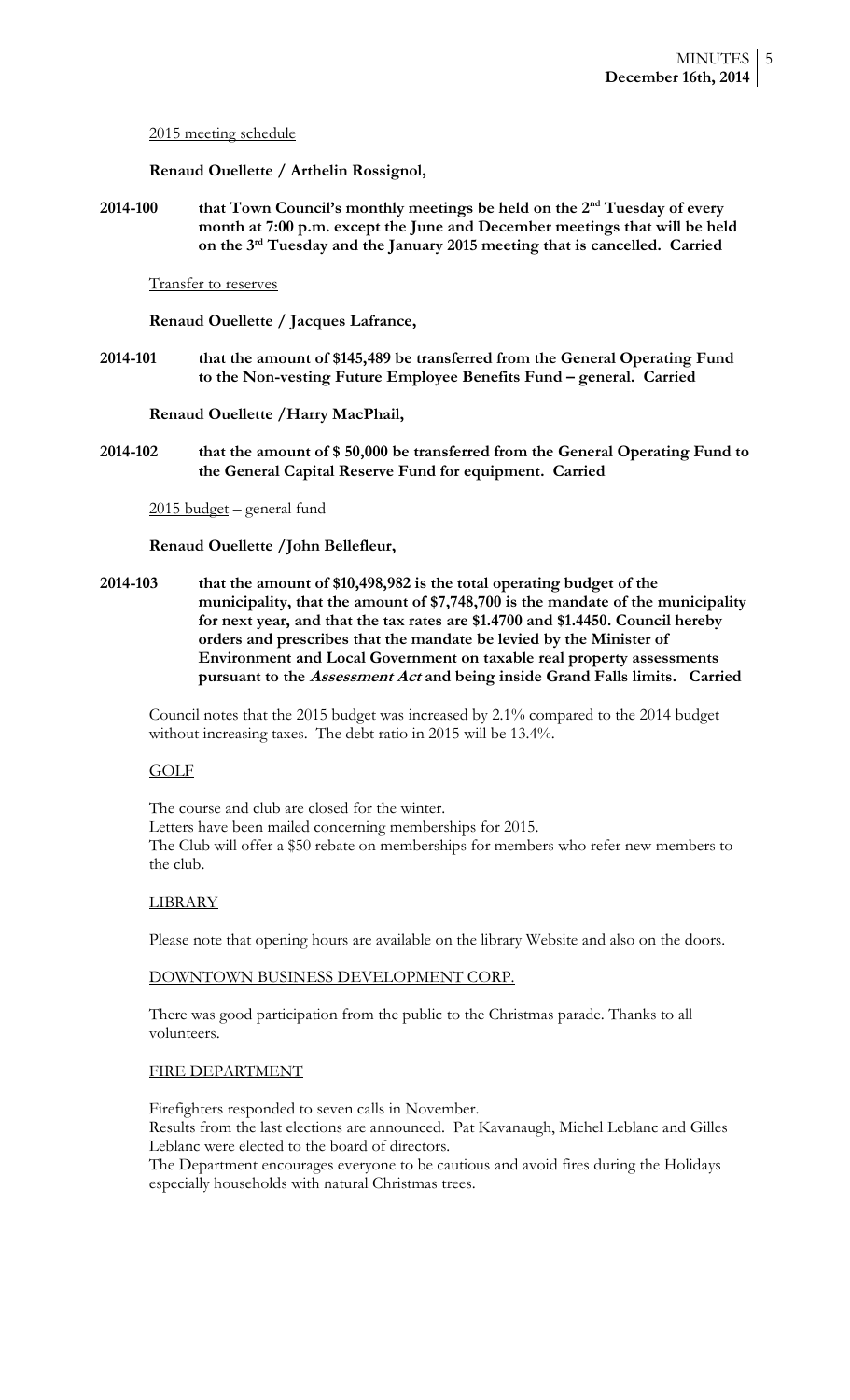#### UNFINISHED BUSINESS

By-law 61 – Planning Advisory Committee

The Deputy Clerk reads the 3rd reading of By-law 61.

# **Arthelin Rossignol / Jean-Paul Proulx,**

# **2014-104 that the Grand Falls Municipal Council adopts the 3 rd reading of By-law 61, <sup>A</sup> By-law to establish a Planning Advisory Committee for the Town of Grand Falls as read. Carried**

By-law 74 – GFCBDC Inc. budget

The Deputy Clerk reads the third reading of By-law 74.

# **Renaud Ouellette / Jacques Lafrance,**

# **2014-105 that the Grand Falls Municipal Council adopts the 3 rd reading of By-law 74, <sup>A</sup> Municipal By-law to approve the operating budget of the Grand Falls Central Business Development Corporation Inc. as read. Carried**

### NEW BUSINESS

#### RCMP presentation

RCMP Assistant Commissioner, Roger Brown, makes a special presentation to Marco Levesque and Luc Martin, members of the Grand Falls Police Force, in appreciation for their support during the shootout in Moncton last June.

# COUNCIL INTERVENTION

### 2014 in review

Mayor Keeley thanks the Congrès mondial acadien and Council for a successful 2014.

#### 2015 wishes

Council wishes everyone Happy Holidays and a Happy 2015.

#### Christmas trees

On January 5<sup>th</sup> and 6<sup>th</sup>, municipal staff will pick-up Christmas trees left by the side of the road.

## 2015 special garbage pick-up

Special pick-ups in 2015 will be on January 13 and 14, May 26 and 27 as well as October 27 and 28.

### Employee appreciation

Councillor Lafrance expresses his appreciation for the event and notes the good participation from employees.

### Reception / reputation

The Deputy Mayor thanks residents for the warm welcome offered to visitors during the CMA and other activities. He encourages people to continue their efforts since it encourages visitors to return.